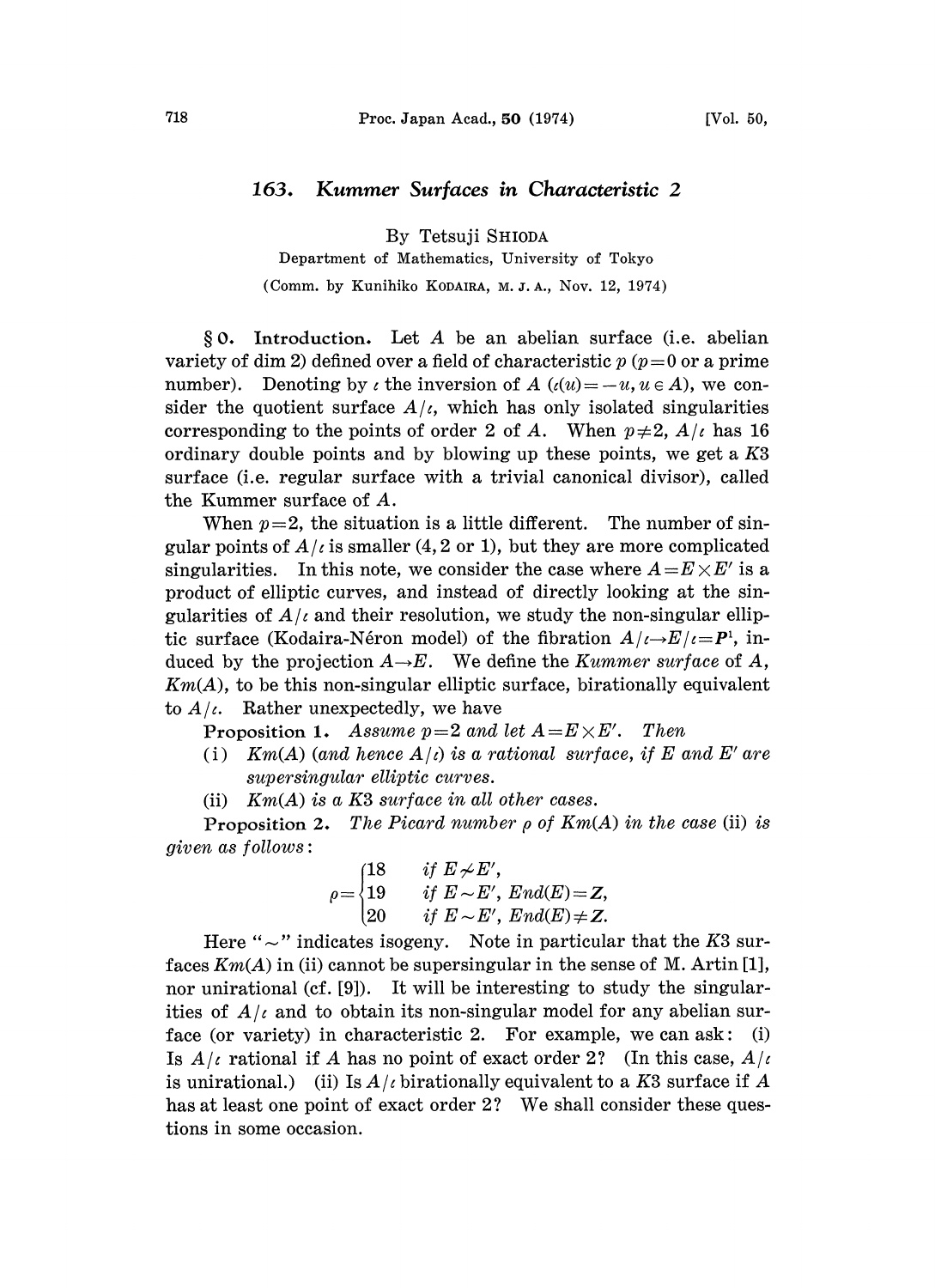It is a pleasure to thank Prof. Y. Ihara for many valuable communications.

 $§ 1.$  Elliptic curves in characteristic 2. We fix an algebraically closed field k of characteristic  $p=2$ . For each  $j \in k$ , we denote by  $E_j$ . an elliptic curve with the absolute invariant j. Explicitly  $E_j$  can be defined by the equation (cf. [3]):

$$
(1) \t\t y^2+axy+cy=x^3+bx,
$$

where

(2) 
$$
\begin{cases} a=b=0, & c=1, \\ a=j^{-1/6}, & b=aj^{-1}, c=0 \end{cases} \text{ if } j=0
$$

We choose the unique point at infinity as the origin of the group law on  $E_j$ . The inversion  $\iota$  of  $E_j$  is then expressed by<br>(3)  $(x, y) \rightarrow (x, y + ax + c)$ .

 $(x, y) \rightarrow (x, y + ax + c).$ 

It follows that  $E_j$  is supersingular (i.e. no point of exact order  $p=2$ ) if and only if  $j=0$ . Note also that  $(x, y) \rightarrow x$  induces the isomorphism  $E_j/\iota \simeq P^1$ .

2. Kummer surfaces. Let us consider the abelian surface (4)  $A=E_j\times E_j$ ,

in which  $E_{j'}$  is defined by the equation (1) with a, b, c replaced by a',  $b', c'$ . Denoting the coordinates of the first and second factor of A by  $(x, y)$  and  $(x', y')$ , we identify the function field  $k(A)$  of A with  $k(x, y, y')$ x', y'). The function field of  $A/\iota$  is isomorphic to the subfield of  $k(A)$ of those elements invariant under

(5)  $(x, y, x', y') \rightarrow (x, y + ax + c, x', y' + a'x' + c').$ Putting

$$
(6) \t z = (ax + c)y' - (a'x' + c')y,
$$

we have

( 7 )  $k(A/t) = k(x, x', z)$ 

with the relation

( 8 )  $z^2 - (ax + c)(a'x' + c')z = (ax + c)^2(x'^3 + b'x') - (a'x' + c')^2(x^3 + bx).$ 

 $z^2 - (ax + c)(a'x' + c')z = (ax + c)^2(x'' + b'x') - (a'x' + c')^2(x^3 + bx).$ <br>
Let  $f_1: A/c \rightarrow E_j/c = P^1$  be the morphism induced by the projection  $E$ . We put  $A\rightarrow E_j$ . We put

$$
\Sigma = \begin{cases} \{\infty\} & (j=0) \\ \{\infty, 0\} & (j \neq 0). \end{cases}
$$

For each  $x \in P^1 \setminus \Sigma$ , the fibre  $f_1^{-1}(x)$  is an elliptic curve, defined by the equation (8) over the field  $k(x)$ . By the method of Kodaira-Néron ([4], [5]), we can replace the fibre  $f_1^{-1}(v)$  for  $v \in \Sigma$  by a suitable configuration of curves  $C_v$  so that we obtain a non-singular elliptic surface  $f: X \rightarrow P^1$  with  $f^{-1}(v) = C_v$ . The type of singular fibres  $C_v$ , which depends on  $\{j, j'\}$ , will be explicitly given in §4. This surface X will be called the Kummer surface,  $Km(A)$ , of  $A = E_i \times E_i$  (cf. § 6). Note that  $f: X \rightarrow P^1$  admits a section; in fact, the map  $x \rightarrow (x, o')$  of  $E_i$  into A induces such a section ( $o'$  = the origin of  $E_{j'}$ ).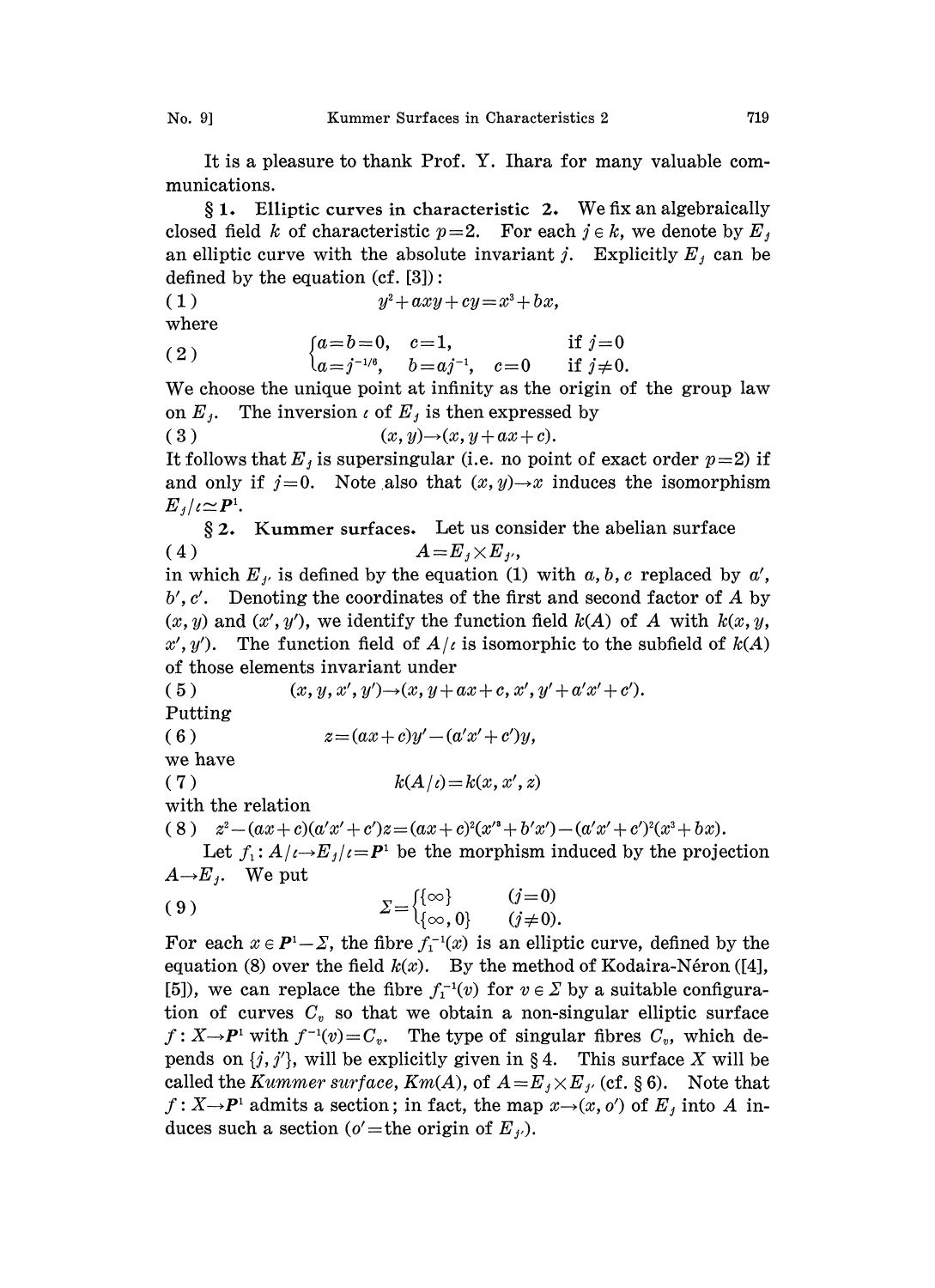3. Generalities on elliptic surfaces. We recall here some facts about elliptic surfaces (in any char. p). Let  $f: X \rightarrow P^1$  be a non-singular elliptic surface over  $P<sup>1</sup>$  such that

- (i) no fibre contains an exceptional curve of the first kind,
- (ii)  $f$  admits a section, and

(iii) the set  $\Sigma = \{v \in P^1 | f^{-1}(v) \neq \text{elliptic curve}\}$  is non-empty.

For  $v \in \Sigma$ , let  $m_v$  denote the number of irreducible components in the fibre  $f^{-1}(v)$ , and let ord, denote the order of the discriminant of the minimal Weierstrass equation at v (cf. [6]). Moreover let  $c_2$  (or  $\rho$ ) be the Euler number (or the Picard number) of X. Then we have <br>(10)  $c_2 = \sum \text{ord}_v$  (cf. [4], [6])

$$
(10) \t\t\t c2=\sum \text{ord}_v \t\t (cf. [4], [6])
$$

(11) 
$$
\rho = r + 2 + \sum_{v} (m_v - 1) \quad \text{(cf. [6], [7]),}
$$

where  $r$  is the rank of group of rational points of the generic fibre. Furthermore we have the following criteria:

(12)  $X: \text{ rational} \Longleftrightarrow c_2 = 12,$ <br>
(13)  $X: K3 \Longleftrightarrow c_2 = 24.$ <br>
The grant of (13) (13) depends on the fact that

$$
(13) \hspace{3.1em} X:K3 \hspace{3.1em} \Longleftrightarrow c_2=24
$$

The proof of (12), (13) depends on the fact that the canonical divisor of X is induced by a certain divisor of  $P<sup>1</sup>$  of degree  $-2+c_2/12$  (cf. [4], [2]). In addition, we use the Castelnuovo's criterion of rationality for (12).

4. Singular fibres of Kummer surfaces. We go back to the situation in §2 (p=2). Let  $X=Km(A)$  be the Kummer surface of  $A=E_j$  $\times E_{i'}$ , together with the morphism  $f: X \rightarrow P^1$  coming from the projection  $A\rightarrow E_j$ . The number and type of singular fibres  $C_v$  ( $v \in \Sigma$ ) are summarized in the following table. (The last line of the table for  $p\neq 2$ is added for the sake of comparison.)

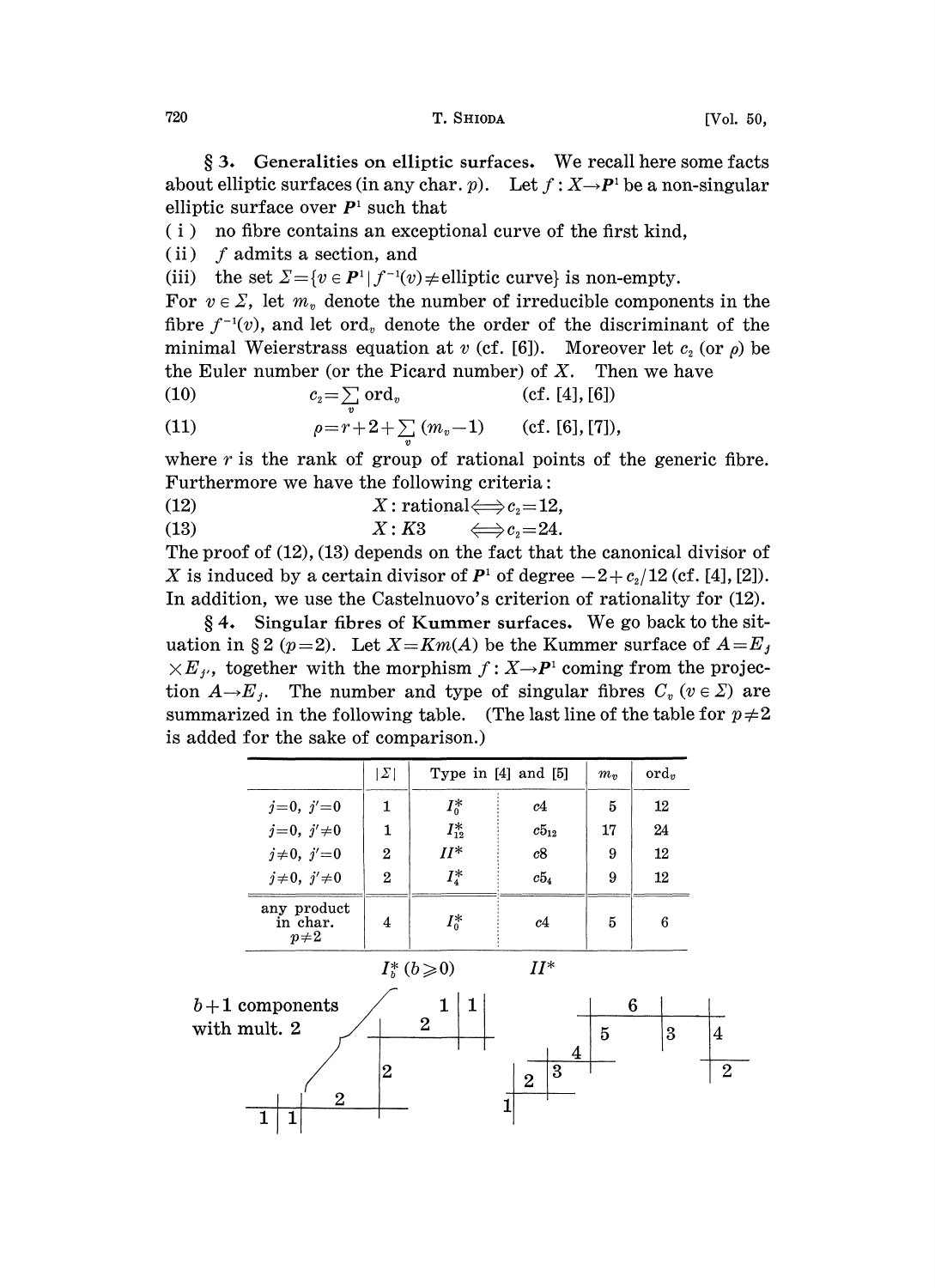In order to verify this table, we rewrite in each case the equation (8) over  $k(x)$  into a suitable Weierstrass form, and compare with the classification of singular fibres in  $[5]$ . We omit the computation.

5. Proof of Propositions 1, 2. From the above table, we have

(14) 
$$
\sum_{v} \text{ord}_{v} = \begin{cases} 12 & \text{if } j = j' = 0 \\ 24 & \text{otherwise.} \end{cases}
$$

This proves Proposition 1 in view of the criteria  $(12)$ ,  $(13)$ . For the part (i), i.e. for the rationality of  $A/\iota$  with  $A=E_0\times E_0$ , we can also give a simple direct proof, avoiding such a deep criterion as (12). In fact, the equation (8) for the case  $j=j' = 0$  reads

(15) 
$$
z^{2}-z=x^{3}-x'^{3}.
$$
Putting  $x'=x+s$ , we have  
(16) 
$$
z^{2}-z+s(x^{2}+sx+s^{2})=0.
$$

Regarded as a quadratic equation in  $z$  and  $x$  with coefficients in the field  $k(s)$ , (16) has a rational point  $(z, x) = (0, \omega s)$  where  $\omega$  is a primitive cubic root of 1. If we put  $t = z/(x - \omega s)$ , (16) is rewritten as

$$
(t^2+s)x\!=\!t+\omega t^2 s+\omega^2 s^2.
$$

Hence we have by (7)

(17)  $k(A/t) = k(x, x', z) = k(s, t),$ 

which shows the rationality of  $A/\iota$  when  $j=j'=0$ .

For the Picard number  $\rho(X)$  of  $X=Km(A)$ ,  $A=E_j\times E_j$ , we have  $(cf. [8])$ 

(18)  
\n
$$
\rho(X) = \rho(A/\iota) + \sum_{v} (m_v - 1)
$$
\n
$$
= \text{rank Hom}(E_j, E_j) + 2 + \sum_{v} (m_v - 1).
$$

Therefore Proposition 2 follows immediately from the table of  $\S 4$ . By the way, comparing (18) with (11), we see that the rank  $r$  in (11) is also given by

(19) 
$$
r = \text{rank Hom}(E_j, E_{j'}).
$$

§ 6. Remarks. (a) Let  $A=E_j\times E_j$  with  $(j, j')\neq(0, 0)$ . Suppose we have another decomposition of  $A$ :

(20)  $A \simeq E_{j_1} \times E_{j_1}$  (e.g.  $j_1 = j', j'_1 = j$ ).

Let X (resp.  $X_1$ ) denote the non-singular elliptic surface over  $P<sup>1</sup>$ associated with  $A/\iota \rightarrow E_j/\iota$  (resp.  $A/\iota \rightarrow E_j/\iota$ ). Then both X and  $X_i$  are K3 surfaces by Proposition 1 (ii), birationally equivalent to  $A/\iota$ . By the minimality of a K3 surface, X and  $X_1$  are naturally isomorphic. Thus the definition ( $\S 2$ ) of the Kummer surface of A does not depend on the way how A decomposes as <sup>a</sup> product of elliptic curves.

(b) The results in  $\S 4$  on singular fibres suggest that each singular point of  $A/\iota$  for  $A = E_j \times E_{j'}$  (j, j' not both zero) has the minimal resolution consisting of the following configuration of non-singular rational curves